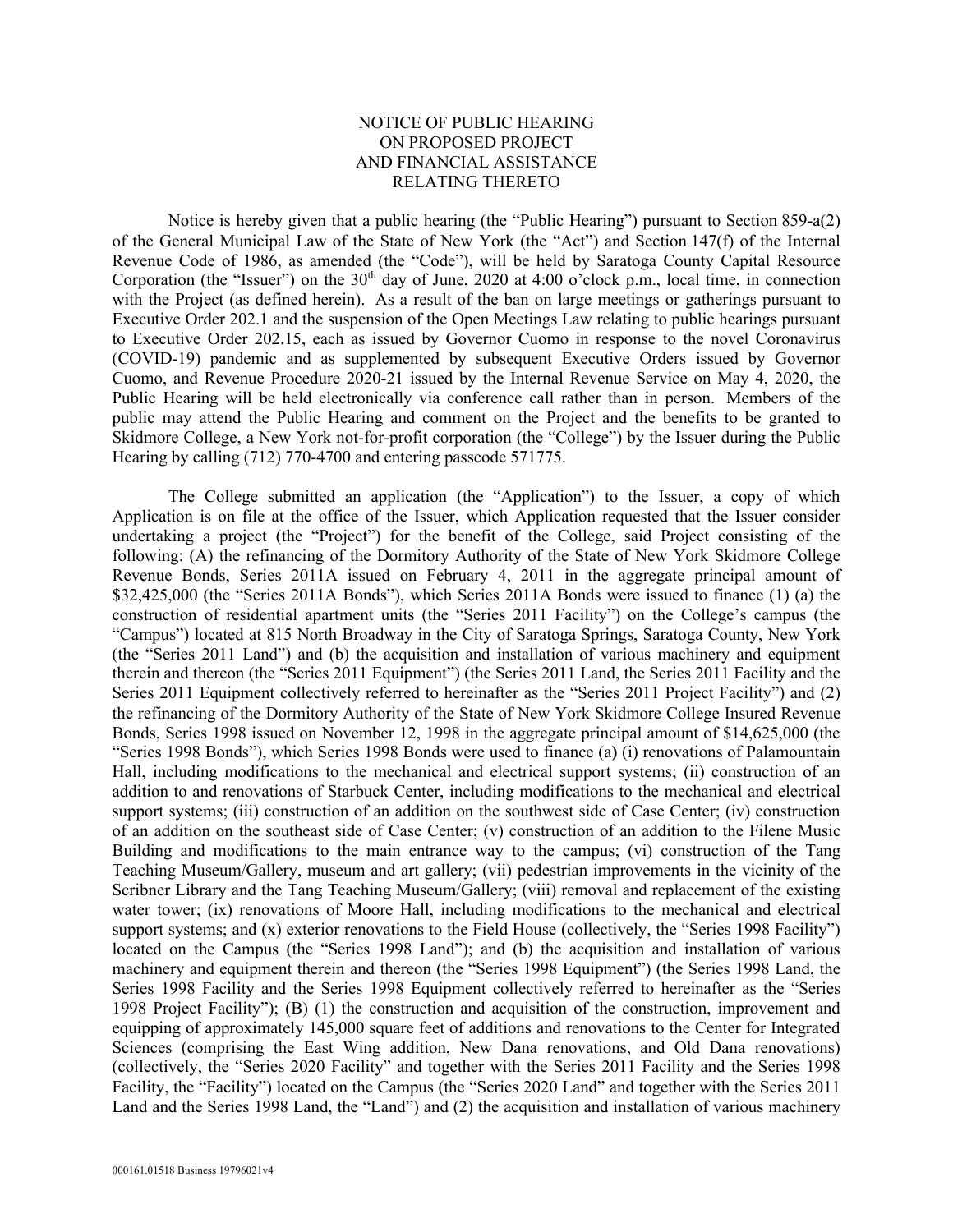and equipment therein and thereon (the "Series 2020 Equipment" and together with the Series 2011 Equipment and the Series 1998 Equipment, the "Equipment") (the Land, the Facility and the Equipment collectively referred to hereinafter as the "Project Facility"), all of the foregoing to constitute an educational facility and other directly and indirectly related activities for use by the College; (C) the financing of all or a portion of the costs of the foregoing by the issuance of tax-exempt and/or taxable revenue bonds of the Issuer in one or more issues or series in an aggregate principal amount sufficient to pay the cost of undertaking the Project, together with necessary incidental costs in connection therewith, presently estimated to be \$60,000,000 and in any event not to exceed \$70,000,000 (the "Obligations"); (D) the payment of all or a portion of the costs incidental to the issuance of the Obligations, including issuance costs and any reserve funds as may be necessary to secure the Obligations; and (E) the making of a loan (the "Loan") of the proceeds of the Obligations to the College or such other person as may be designated by the College and agreed upon by the Issuer.

The Issuer is considering whether (A) to undertake the Project, (B) to finance the Project by issuing, from time to time, the Obligations, (C) to use the proceeds of the Obligations to pay the cost of undertaking the Project, together with necessary incidental costs in connection therewith, and (D) to provide certain exemptions from taxation with respect to the Project, including (1) exemption from mortgage recording taxes with respect to any documents, if any, recorded by the Issuer with respect to the Project in the office of the County Clerk of Saratoga County, New York or elsewhere, and (2) exemption from deed transfer taxes on any real estate transfers with respect to the Project, if any.

If the issuance of the Obligations is approved, with respect to any portion of the Obligations intended to be issued as federally tax-exempt obligations, the interest on such portion of the Obligations will not be excludable from gross income for federal income tax purposes unless (A) pursuant to Section 147(f) of the Code and the regulations of the United States Treasury Department thereunder, the issuance of the Obligations is approved by the board of supervisors of Saratoga County, New York (the "Board of Supervisors") after the Issuer has held a public hearing on the nature and location of the Project Facility and the issuance of the Obligations; and (B) pursuant to Section 145(a) of the Code, all property which is to be provided by the net proceeds of the Obligations is to be owned by a Section  $501(c)(3)$  organization or a governmental unit and at least ninety-five percent (95%) of the net proceeds of the Obligations are used with respect to (1) governmental units and/or (2) the activities of Section 501(c)(3) organizations which do not constitute "unrelated trades or businesses" (as defined in Section 513(a) of the Code) with respect to such Section  $501(c)(3)$  organizations.

If the Issuer determines to proceed with the Project and the issuance of the Obligations, (A) the proceeds of the Obligations will be loaned by the Issuer to the College pursuant to a loan agreement (the "Agreement") requiring that the College or its designee make payments equal to debt service on the Obligations and make certain other payments to the Issuer and (B) the Obligations will be a special obligation of the Issuer payable solely out of certain of the proceeds of the Agreement and certain other assets of the Issuer pledged to the repayment of the Obligations. THE OBLIGATIONS SHALL NOT BE A DEBT OF THE STATE OF NEW YORK OR SARATOGA COUNTY, NEW YORK, AND NEITHER THE STATE OF NEW YORK NOR SARATOGA COUNTY, NEW YORK SHALL BE LIABLE THEREON.

The Issuer has not yet made a determination pursuant to Article 8 of the Environmental Conservation Law (the "SEQR Act") regarding the potential environmental impact of the Project.

The Issuer will at said time and place hear all persons with views on the location and nature of the proposed Project, the financial assistance being contemplated by the Issuer in connection with the proposed Project or the proposed plan of financing the proposed Project by the issuance from time to time of the Obligations. A copy of the Application filed by the College with the Issuer with respect to the